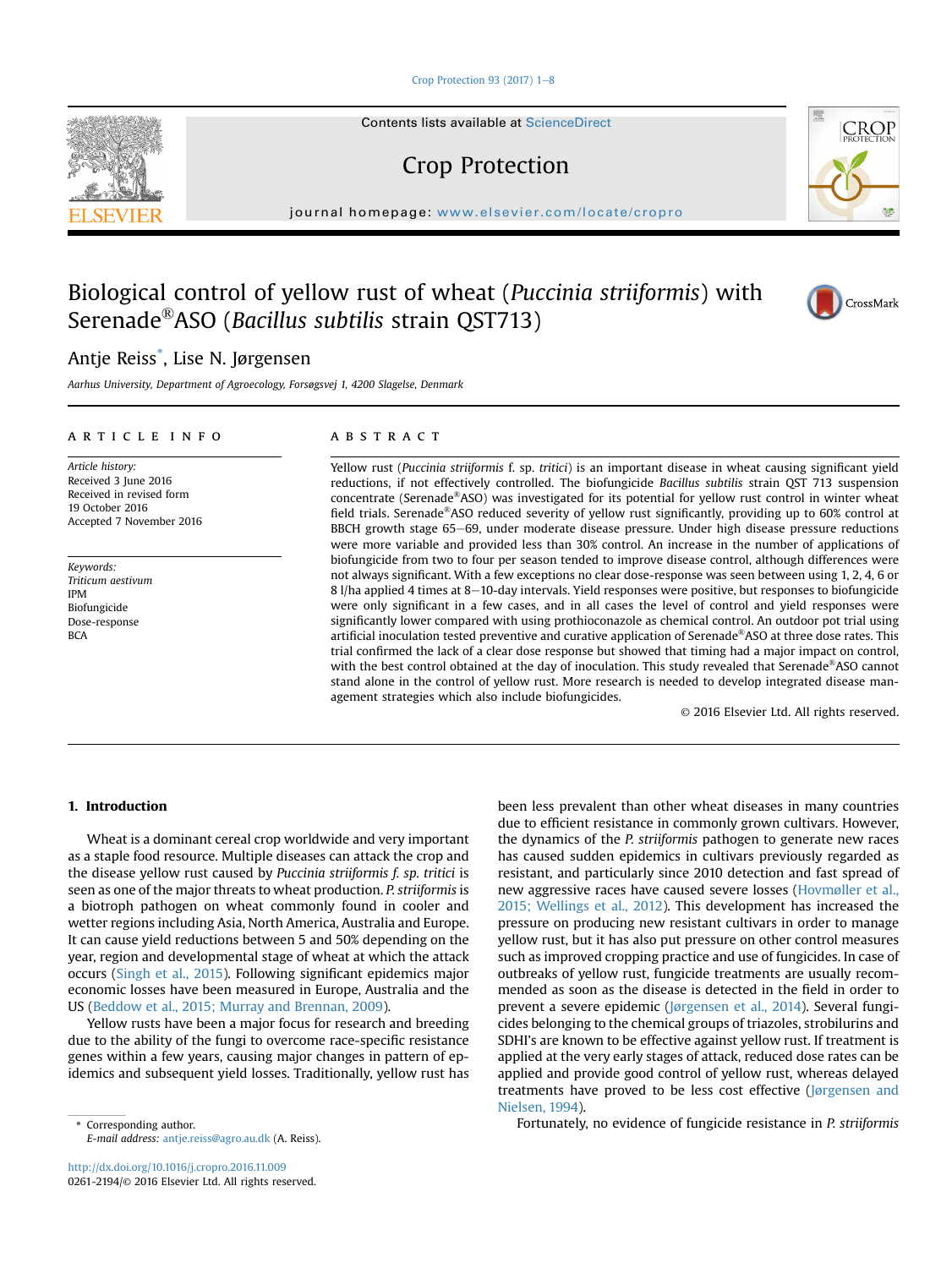has been found so far, but the risk of development of resistance can not be ruled out due to intense use of fungicides over decades ([Oliver, 2014](#page-7-0)). Chemical control relies on few modes of action, which may increase selection pressure and eventually lead to resistance development. This calls for investigating alternative control measures including biological control products, which are also generally seen as more environmentally sound solutions.

Bacillus subtilis is a rhizobacterium that can form endospores and can produce several different antibiotics ([Stein, 2005](#page-7-0)). These are primarily formed during endospore formation in low concentrations, and there has been some uncertainty as to whether disease control is directly linked to the action of antibiotics [\(Kilian](#page-6-0) [et al., 2000; Leifert et al., 1995](#page-6-0)). The mode of action of Bacillus species is described by [Frac and Jezierska-Tys \(2010\)](#page-6-0) as microbial disrupters of pathogen cell membranes. Some of the effect may be indirect as some findings suggest that B. subtilis also has the ability to induce plant mediated resistance in the host plant ([Ongena et al.,](#page-7-0) [2007\)](#page-7-0).

Serenade®ASO is a broad-spectrum biofungicide that contains Bacillus subtilis strain QST 713 and has been approved for use in the European Union (Reg. (EC) No 839/2008). Its worldwide utilisation covers all kinds of fungal diseases in diverse crops ([Fischer et al.,](#page-6-0) [2013](#page-6-0)). The fungicide was registered in Europe targeting mainly Botrytis cinerea on outdoor grown lettuce and strawberries, aubergine/eggplant, tomato and paprika in greenhouses and Erysiphe heracle and Alternaria dauci on carrot. The effectiveness of the related endophytic Bacillus subtilis strain E1R-j for the control of yellow rust has previously been reported [\(Li et al., 2013](#page-7-0)); however, no studies have been conducted on yellow rust control by the Bacillus subtilis strain QST 713. The objective of this study was to i) evaluate the efficacy and consistency of B. subtilis QST 713 against yellow rust under field conditions, ii) investigate the dose-response relationship both under field and semi-field conditions and iii) identify the importance of timing and intensity when applying B. subtilis QST 713 for control of yellow rust.

## 2. Materials and methods

## 2.1. Field trials

A total of four field trials were conducted in winter wheat at Flakkebjerg research station (55.3253 N 11.3913 W) on a fine clay loam soil in the growing season 2013/14 and 2014/15. Disease developed naturally during both seasons and severity was regarded as moderate in 2014 and severe in 2015. The weather in both seasons started with mild winters giving good possibilities for inoculum of yellow rust to survive the winter. In 2014 the disease developed from late April and gave rise to moderate levels of disease. In 2015 yellow rust was established already in the autumn and further development started already in February. These early attacks led to very high and significant infections in susceptible crops in 2015. An overview of the weather conditions can be found in the supplementary material. The four independent trials were conducted using the susceptible cultivars Ambition and Baltimor in 2014 and Ambition and Substance in 2015. The experimental set-up was a completely randomised block design with four replicates, a plot size of 22.5  $m^2$  (9 m length and 2.5 m width) and with 25 cm space between the plots. Plots were sown with a plot sowing machine at 2–4 cm depth aiming at 400 seeds per  $m<sup>2</sup>$ . Apart from fungal treatment crop management was conducted according to common crop practice. Chemical control was performed with prothioconazole 250 g/l, (Proline EC250, Bayer CropScience) and the biofungicide used was B. subtilis QST 713  $10^{12}$  colony forming units per 1 (CFU/l), (Serenade<sup>®</sup>ASO, Bayer CropScience). The products were applied with a self propelled sprayer (Speedy 2500) operating at a speed of 4.5 km/h, and a boom height of 40 cm. The boom was fitted with Teejet 9504 nozzles, operating at a pressure of 2.4 bar and delivering a volume rate of 150 l/ha. Fungicide applications included six treatments plus an untreated control and four treatments plus untreated control in 2014 and 2015, respectively (Table 1). The number of included doses was reduced in 2015 due to the limited dose-response seen in 2014. Treatments and assessments followed a similar schedule in both years ([Table 2\)](#page-2-0). Disease assessment was carried out visually as percentage of yellow rust coverage of green leaves evaluated at specific leaf layers at intervals of ten days, starting at the first application and finishing at senescence, following European plant protection standards [\(EPPO/](#page-6-0) [OEPP \(2012\)](#page-6-0) PP 1/26(4)). For the statistical analyses of disease severity, three representative time points (BBCH ([Lancashire et al.](#page-6-0) [\(1991\)](#page-6-0)) 39, 51 and 69 in 2014 and BBCH 33, 49 and 65 in 2015) were chosen to illustrate the performances of the treatments ([Table 2\)](#page-2-0).

The trials were harvested using a plot combine harvester. Yield responses in t/ha were adjusted to 15% moisture.

## 2.2. Semi-field trial

The pot trial was conducted in a covered outdoor area in 8 l pots (semi-field) in 2015. Each pot was watered individually with an automatic drip irrigation system and temperature conditions were similar to the ones described for the field trials. Twenty seeds per pot of the spring wheat variety Trappe, known for its susceptibility to P. striiformis, were sown in each pot. A spring wheat cultivar was chosen as it does not need a vernalisation period. P. striiformis

Table 1

Description of treatments used in the four field trials. Replicate trials in 2014 and 2015 followed the same protocol.

| Year | Treatment | Product <sup><math>a</math></sup> | Application rate (l/ha) | Application time points <sup>b</sup> |
|------|-----------|-----------------------------------|-------------------------|--------------------------------------|
| 2014 |           | Untreated                         |                         |                                      |
| 2014 |           | Chemical control                  | 0.8                     | AD                                   |
| 2014 |           | Biofungicide                      |                         | AD and ABCD                          |
| 2014 |           | Biofungicide                      |                         | AD and ABCD                          |
| 2014 |           | Biofungicide                      |                         | AD and ABCD                          |
| 2014 | h         | Biofungicide                      |                         | AD and ABCD                          |
| 2014 |           | Biofungicide                      |                         | AD and ABCD                          |
| 2015 |           | Untreated                         |                         |                                      |
| 2015 |           | Chemical control                  | 0.8                     | AD                                   |
| 2015 |           | Biofungicide                      | 4                       | ABCD                                 |
| 2015 |           | Biofungicide                      |                         | <b>ABCD</b>                          |
| 2015 |           | Biofungicide                      | õ                       | <b>ABCD</b>                          |
|      |           |                                   |                         |                                      |

Chemical control: 250 g/l prothioconazole (Proline EC250, Bayer CropScience); Biofungicide: 10<sup>12</sup> CFU/l, B. subtilis QST 713 (Serenade®ASO, Bayer CropScience). <sup>b</sup> Dates of application time points (A to D) are given in [Table 2.](#page-2-0)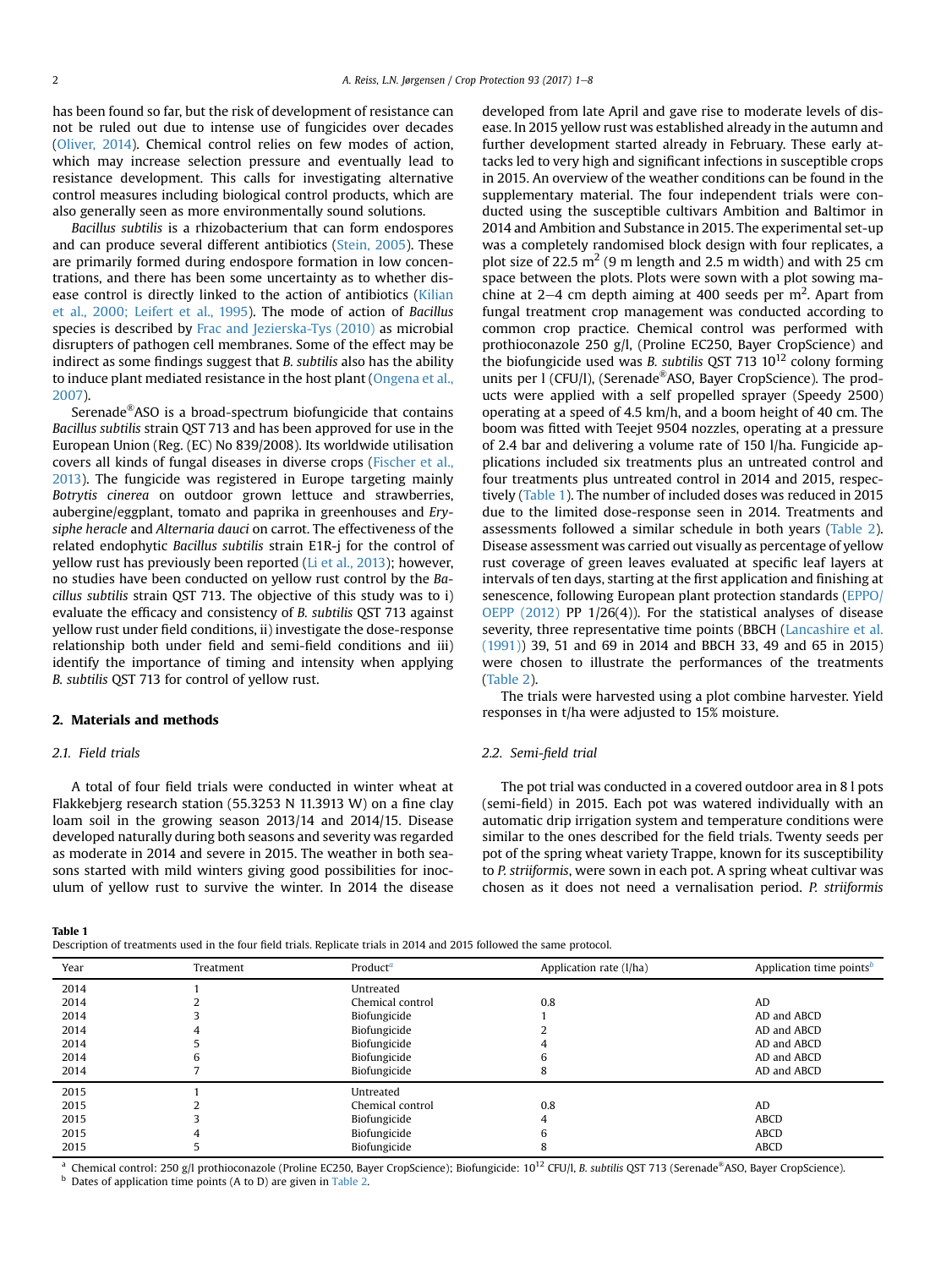| <b>BBCH<sup>a</sup></b> |           |           | Application dates |           |                |           | Assessment dates |           |  |
|-------------------------|-----------|-----------|-------------------|-----------|----------------|-----------|------------------|-----------|--|
| Trial                   | Variety   | $31 - 32$ | B<br>$32 - 33$    | $33 - 37$ | D<br>$39 - 53$ | $33 - 39$ | $49 - 51$        | $65 - 69$ |  |
| 2014, Exp. 1            | Ambition  | 24.04.    | 02.05.            | 13.05.    | 28.05.         | 22.05.    | 27.05.           | 17.06.    |  |
| 2014, Exp. 2            | Baltimore | 24.04.    | 02.05.            | 13.05.    | 28.05.         | 22.05.    | 26.05.           | 17.06.    |  |
| 2015, Exp. 1            | Ambition  | 27.04.    | 06.05.            | 12.05.    | 26.05.         | 07.05.    | 07.06.           | 23.06.    |  |
| 2015, Exp. 2            | Substance | 27.04.    | 06.05.            | 12.05.    | 26.05.         | 07.05.    | 07.06.           | 23.06.    |  |

Description of the dates of application (A, B, C, D), dates of assessments of yellow rust severity (1, 2, 3) and the cultivars used in the four field experiments.

Growth stages in BBCH scale [Lancashire et al. \(1991\)](#page-6-0).

spores of isolate (Flak9/11) were multiplied on the cultivar Anja and harvested by shaking the plants inside a cellophane bag. Subsequently, P. striiformis spores were dried, transferred to cryo vials and stored at  $-80$  °C until experimental use. At wheat growth stage 33 the plants were inoculated with 1.5 mg P. striiformis spores per pot and dissolved in Novec 7100. Spores were applied with an airbrush spray gun (standard class; Revell GmbH) in the early evening. Plants were moistened and covered with plastic for the following two nights, ensuring 100% relative humidity.

The plants were treated either preventively (2 days before inoculation) or curatively (0, 1, 2, 4 and 8 days after inoculation) with 3 concentrations of biofungicide (2, 4 and 8 l/ha) and compared to the chemical treatment (tebuconazole, 125 g/ha). A treatment with the adjuvant Silwet Gold (0.1%) and a mixture of 4 l/ ha biofungicide  $+$  0.1% Silwet Gold was only applied at two timings (0 and 2 days after inoculation) (Table 3).

Disease assessment was carried out visually, counting number of infected leaves at an interval of two days and the severity was assessed according to EPPO standards, starting at the first observation of disease 13 days after inoculation. The set-up was a complete randomised design with four replicates.

#### 2.2.1. Statistical analysis

Statistical analysis was performed using R version 3.1.3 ([R Core](#page-7-0) [Team \(2016\)](#page-7-0)). Yellow rust AUDPC was calculated for leaf 2 from BBCH 37 to 69. All disease assessment data were log transformed prior to ANOVA to meet the assumption of normal distribution. Differences between groups were calculated with Tukey's test with a confidence level of 0.95.

# 3. Results

<span id="page-2-0"></span>Table 2

#### 3.1. Field trials

#### 3.1.1. Yellow rust control levels

Yellow rust disease pressure varied between the two years with severe attacks in 2015 and only moderate attacks in 2014 ([Fig. 1\)](#page-3-0). Treatments with the triazole fungicide prothioconazole generally resulted in significantly better and less variable control of yellow

Table 3 Description of application rates and application time points of the semi-field trial.

rust compared with control by biofungicide ([Tables 4 and 5\)](#page-3-0). In contrast to chemical treatment, yellow rust control by biofungicide varied considerably between sites and years with up to 60% control in 2014 (BBCH 69) compared with less than 30% control in 2015 (BBCH 65) ([Tables 4 and 5](#page-3-0)).

Biofungicide applications of minimum 4 l/ha significantly reduced disease development in both experiments in 2014 compared to untreated controls ([Fig. 1](#page-3-0)). In 2015 significant reductions of disease development were only recorded for one treatment. When AUDPC data of all four experiments were analysed together biofungicide treatment did not lead to any significant reduction in disease development (not shown). In all trials, grain yields were significantly increased, following two treatments with prothioconazole  $(11–42%)$ , compared with the untreated control [\(Table 6\)](#page-4-0). Biofungicide treatments increased yields by  $1-7\%$ , but total yield was not significantly different from untreated in any of the four trials ([Table 6\)](#page-4-0).

#### 3.1.2. Dose-response relationship

Application rates below 4 l/ha did not result in significant reductions of disease progress in any of the trials in 2014 compared with the untreated control [\(Fig. 1\)](#page-3-0). Treatments with 4, 6 and 8 l/ha reduced disease progress significantly in 2014 compared with the untreated control, but disease severity in all biofungicide treatments were higher compared with chemical control. Under more severe disease pressure in 2015, biofungicide treatments did not reduce disease progress with the exception of the treatment with 6 l/ha Exp.1 ([Fig. 1\)](#page-3-0). In summary, a minimum of 4 l/ha biofungicide had to be applied to obtain a reduction in disease progress, but no dose-response relationship was observed for higher application rates.

#### 3.1.3. Application frequency

No significant reduction in disease progress was found between the control and one or two applications of biofungicide in 2014 (dark colours in [Fig. 2\)](#page-4-0). However, observations at BBCH 51 showed that an increase in treatment frequency from one to three applications resulted in a significant reduction in disease severity in 2014, Exp. 2. In 2014, Exp. 1 the differences were not statistically

| Treatment | Product <sup>a</sup>      | Application rate (1/ha) | Application time (days before or after inoculation) |
|-----------|---------------------------|-------------------------|-----------------------------------------------------|
|           | Biofungicide              |                         | $-2, 0, 1, 2, 4, 8$                                 |
|           | Biofungicide              |                         | $-2, 0, 1, 2, 4, 8$                                 |
|           | Biofungicide              |                         | $-2, 0, 1, 2, 4, 8$                                 |
|           | Chemical control          | 0.5                     | $-2, 0, 1, 2, 4, 8$                                 |
|           | Biofungicide $+$ Adjuvant | $4 + 0.1%$              | 0, 2                                                |
| 6         | Adjuvant                  | 0.1%                    | 0, 2                                                |
|           | Control (non inoculated)  |                         |                                                     |
| ci        | Control (inoculated)      |                         |                                                     |

Chemical control: 250 g/l tebuconazole (Folicur 250 EW, Bayer CropScience); Biofungicide: 10<sup>12</sup> CFU/l B. subtilis QST 713 (Serenade®ASO, Bayer CropScience); Adjuvant: organosilicone surfactant (Silwet Gold, Bayer CropScience).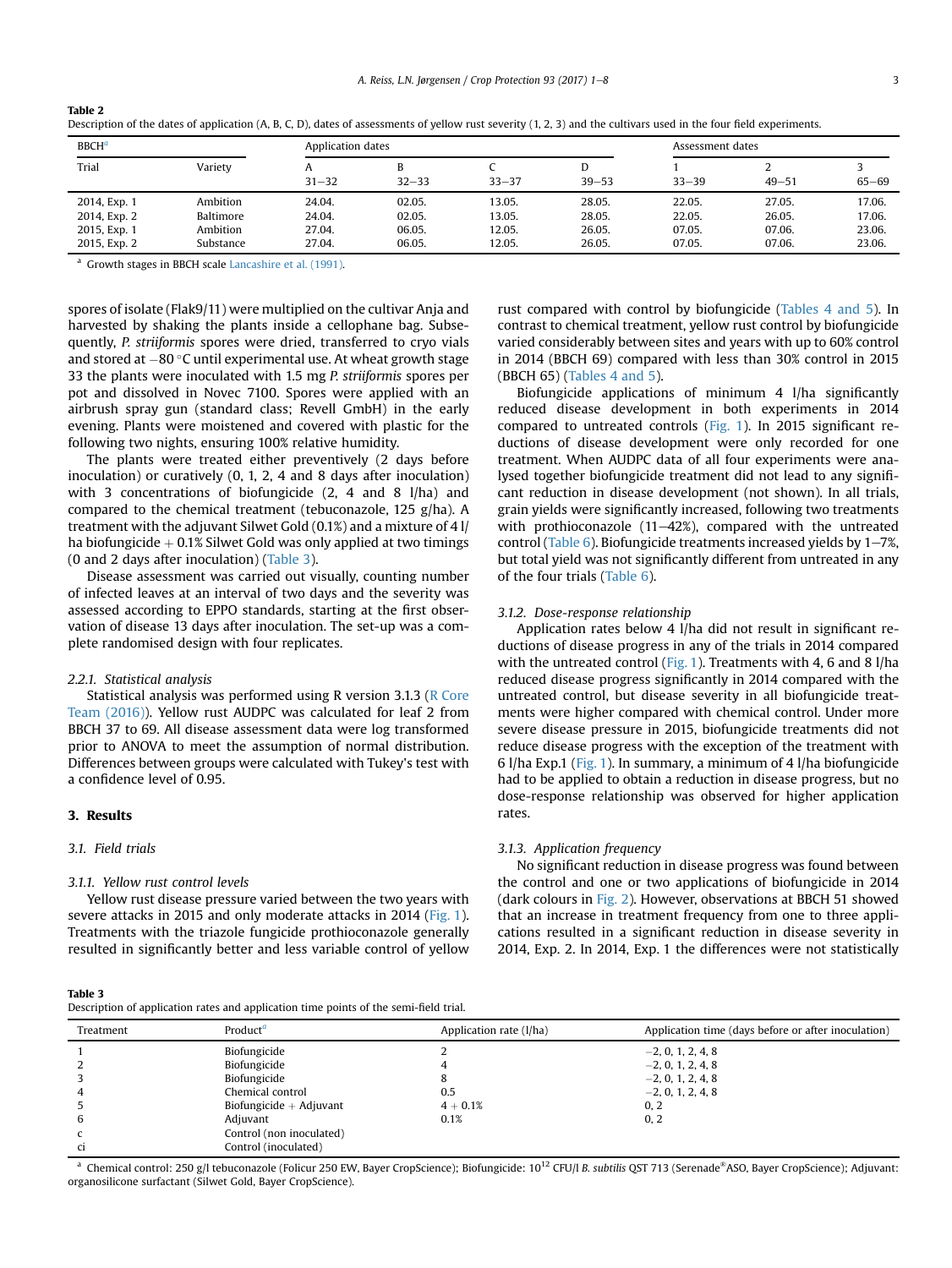<span id="page-3-0"></span>

Fig. 1. Disease control for the four experiments in 2014 and 2015 using area under disease progress curve (AUDPC) from BBCH growth stage 37-69 at leaf 2. Treatments with 1 and 2 l/ha biofungicide are only included in trials conducted in 2014. Error bars represent standard errors around each mean and different letters represent significant differences between treatments (P = 0.05). Log transformation was applied prior to statistical analysis. Chemical control: 250 g/l prothioconazole (Proline EC250, Bayer CropScience); Biofungicide: 10<sup>12</sup> CFU/l, B. subtilis QST 713 (Serenade<sup>®</sup>ASO, Bayer CropScience).

#### Table 4

Percent control of yellow rust in the growing season 2014, at selected growth stages in BBCH scale. Each value is given together with its standard error except for the untreated control for which yellow rust coverage of green leaves (%) is given in brackets. Different letters represent significant differences between treatments (Tukey, confidence level of 0.95). Log transformation was applied prior to statistical analysis.

| Trial                     | 2014, Exp. 1       | 2014, Exp. 2       | 2014, Exp. 1       | 2014, Exp. 2      | 2014 Exp. 1       | 2014 Exp. 2        |
|---------------------------|--------------------|--------------------|--------------------|-------------------|-------------------|--------------------|
| <b>BBCH</b>               | 39 (leaf 2)        | 39 (leaf 2)        | 51 (leaf 2)        | 51 (leaf 2)       | 69 (leaf 2)       | 69 (leaf 1)        |
| Untreated                 | $0(2.08)$ a        | $0(2.00)$ a        | 0(5.12) a          | 0(9.5) a          | $0(14.25)$ a      | $0(12.25)$ a       |
| Chemical control 0.8 l/ha | $86.75 + 4.12$ b   | $70.00 + 10.41$ b  | $97.07 + 0.98$ b   | $84.21 + 5.26$ b  | $98.6 + NA b$     | $93.88 + 2.04$ b   |
| Biofungicide 1 l/ha       | $48.19 + 15.66$ ab | $37.50 + 16.14$ ab | $70.73 + 5.63$ b   | $60.53 + 7.89$ c  | $56.14 + 8.77$ c  | $42.86 + 14.53$ c  |
| Biofungicide 2 l/ha       | $51.81 + 17.04$ ab | $52.50 + 18.98$ a  | $48.78 + 18.41$ ab | $63.16 + 5.26$ c  | $38.60 + 10.48$ c | $46.94 + 7.07$ ac  |
| Biofungicide 4 l/ha       | $55.02 + 25.85$ ab | $72.50 + 22.50$ a  | $82.44 + 8.01$ b   | $68.42 + 12.15$ c | $61.40 + 7.3$ c   | $42.86 + 15.98$ c  |
| Biofungicide 6 l/ha       | $30.92 + 37.98$ ab | $21.25 + 29.47$ ab | $77.56 + 16.59$ b  | $57.89 + 6.08$ c  | $57.89 + 14.61$ c | $38.78 + 20.41$ ac |
| Biofungicide 8 l/ha       | $38.96 + 41.86$ ab | $37.50 + 37.5$ ab  | $73.66 + 13.58$ b  | $64.91 + 9.28$ c  | $57.89 + 14.61$ c | $56.46 + 11.86$ bc |

Chemical control: 250 g/l prothioconazole (Proline EC250, Bayer CropScience).

Biofungicide: 10<sup>12</sup> CFU/l, B. subtilis QST 713 (Serenade<sup>®</sup>ASO, Bayer CropScience).

#### Table 5

Percent control of yellow rust in the growing season 2015, at selected growth stages in BBCH scale. Each value is given together with its standard error except for the untreated control of which yellow rust coverage of green leaves (%) is given in brackets. Different letters represent significant differences between treatments (Tukey, confidence level of 0.95). Log transformation was applied prior to statistical analysis.

| Trial                                                                                                       | 2015, Exp. 1                                                                                    | 2015, Exp. 2                                                                                         | 2015, Exp. 1                                                                                | 2015, Exp. 2                                                                                        | 2015, Exp. 1                                                                                 | 2015, Exp. 2                                                                                      |
|-------------------------------------------------------------------------------------------------------------|-------------------------------------------------------------------------------------------------|------------------------------------------------------------------------------------------------------|---------------------------------------------------------------------------------------------|-----------------------------------------------------------------------------------------------------|----------------------------------------------------------------------------------------------|---------------------------------------------------------------------------------------------------|
| <b>BBCH</b>                                                                                                 | 33 (leaf 3)                                                                                     | 33 (leaf 3)                                                                                          | 49 (leaf 2)                                                                                 | 49 (leaf 2)                                                                                         | 65 (leaf 1)                                                                                  | 65 (leaf 1)                                                                                       |
| Untreated<br>Chemical control 0.8 l/ha<br>Biofungicide 4 l/ha<br>Biofungicide 6 l/ha<br>Biofungicide 8 l/ha | 0(2.00) a<br>$97.50 + 2.50$ b<br>$58.33 + 30.05$ bc<br>$23.75 + 31.32$ ac<br>$65.00 + 32.53$ bc | 0(0.28) a<br>$100 + NA b$<br>$-627.27 + 331.95$ ab<br>$-263.64 + 363.64$ ab<br>$-506.06 + 320.70$ ab | 0(35.00) a<br>$78.10 + 4.15$ b<br>$23.81 + 12.60$ ac<br>$42.86 + 21.82c$<br>$35.71 + 7.14c$ | $0(41.75)$ ab<br>$86.43 + 5.59c$<br>$-22.75 + 19.78$ ab<br>$20.36 + 38.29$ bc<br>$-79.64 + 18.29$ a | 0(60.00) a<br>$97.50 + 0.83$ b<br>$2.78 + 12.11$ a<br>$27.08 + 21.35$ a<br>$29.17 + 14.63$ a | $0(76.25)$ ab<br>$94.59 + 1.78$ c<br>$14.75 + 15.84$ ab<br>$16.39 + 11.16$ bc<br>$-0.55 + 5.78$ a |

Chemical control: 250 g/l prothioconazole (Proline EC 250, Bayer CropScience).<br>Biofungicide: 10<sup>12</sup> CFU/l, *B. subtilis* QST 713 (Serenade®ASO, Bayer CropScience).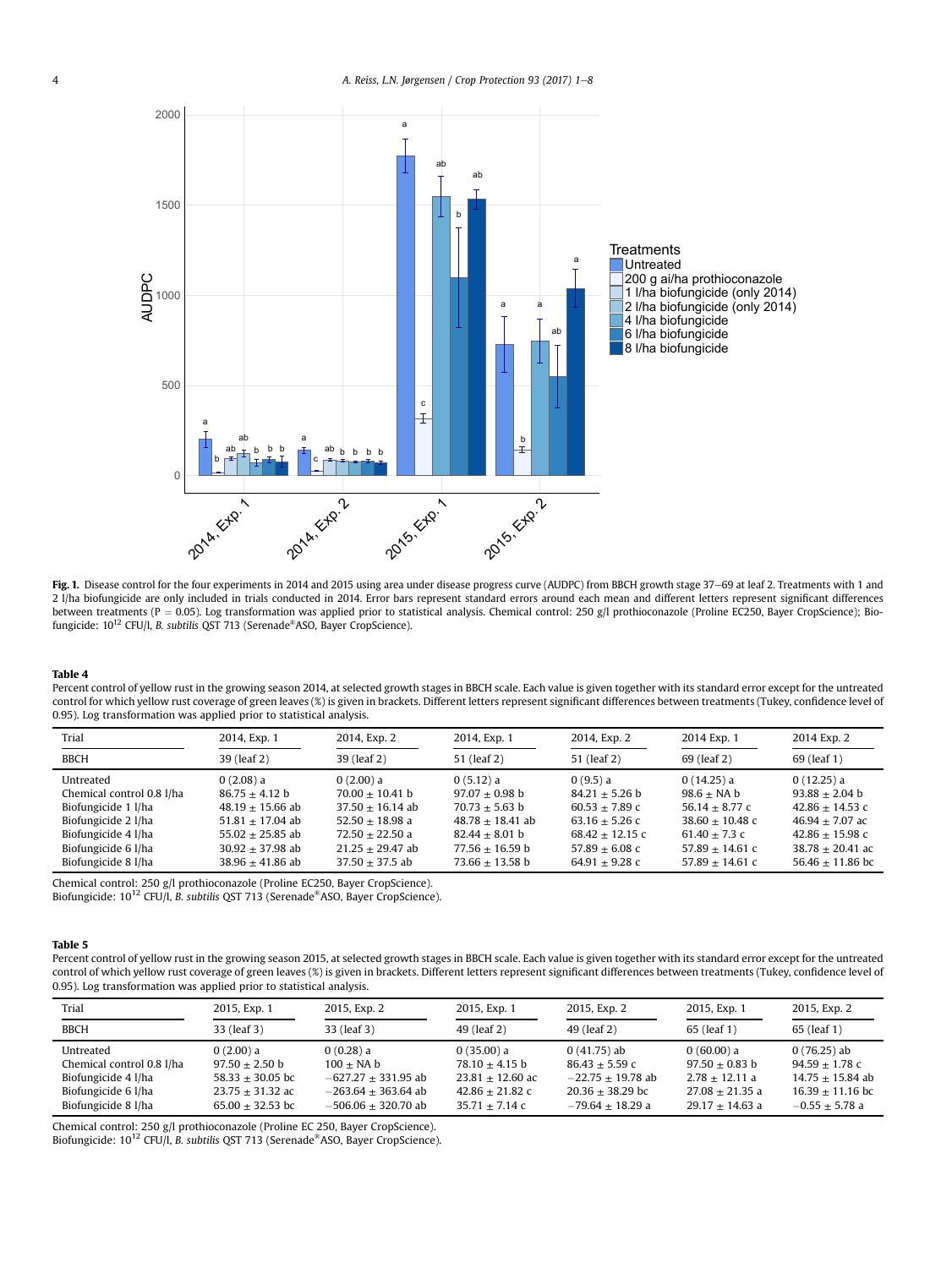#### <span id="page-4-0"></span>Table 6

| Harvested yield (t/ha) of plots treated with fungicide and biofungicide products, followed by the relative yield in brackets. Different letters represent significant differences |  |
|-----------------------------------------------------------------------------------------------------------------------------------------------------------------------------------|--|
| within each experiment (Tukey, confidence level of 0.95).                                                                                                                         |  |

| Treatment                 | 2014, Exp. 1      | 2014, Exp. 2     | 2015, Exp. 1     | 2015, Exp. 2     | Mean <sup>a</sup> |
|---------------------------|-------------------|------------------|------------------|------------------|-------------------|
| Untreated                 | $9.92(100.00)$ a  | 7.72 (100.00) a  | $8.32(100.00)$ a | $6.57(100.00)$ a | $8.13(100.00)$ a  |
| Chemical control          | 11.02 (111.09) b  | 9.96(128.97) b   | 10.83 (130.15) b | $9.37(142.56)$ b | 10.3 (128.19) b   |
| Biofungicide 1 l/ha       | $10.04(101.18)$ a | 8.11 (104.99) a  | <b>NA</b>        | <b>NA</b>        | NA                |
| Biofungicide 2 l/ha       | $9.75(98.29)$ a   | $8.17(105.86)$ a | NA.              | <b>NA</b>        | NA                |
| Biofungicide 4 l/ha       | 10.59 (106.75) ab | 7.86 (101.88) a  | 8.57 (102.97) a  | $6.83(104.03)$ a | 8.47 (103.90) a   |
| Biofungicide 6 l/ha       | 10.11 (101.94) a  | 8.02(103.92)a    | $8.50(102.10)$ a | 6.89(104.91)a    | 8.38 (103.21) a   |
| Biofungicide 8 l/ha       | 10.64 (107.31) ab | $8.00(103.66)$ a | $8.36(100.51)$ a | $6.62(100.84)$ a | 8.41 (103.07) a   |
| Mean $\pm$ standard error | $10.29 + 1.05$    | $8.26 + 1.59$    | $8.92 + 2.38$    | $7.26 + 2.67$    | $8.78 + 1.46$     |

Chemical control: 250 g/l prothioconazole (Proline EC250, Bayer CropScience).

Biofungicide: 10<sup>12</sup> CFU/l, B. subtilis QST 713 (Serenade®ASO, Bayer CropScience).

Mean of all four experiments in two growing seasons.



Fig. 2. Severity (%) of yellow rust on winter wheat during the 2014 growing season, observed at growth stages 51 (top) and 69 (bottom). X axis labelling: numbers indicate the amount of biofungicide applied (I/ha); capital letters from A to D indicate application time point ([Table 2\)](#page-2-0). Error bars represent standard errors and different letters represent significant differences between treatments ( $P = 0.05$ ). Log transformation was applied prior to statistical analysis.

significant, but the trends were identical. Likewise, the observations after 4 treatments assessed at BBCH 69 showed a clear trend to superior control of yellow rust compared with two applications (lower part of Fig. 2), although differences were not significant.

#### 3.2. Semi-field trial

Yellow rust inoculation was successful with a moderate disease severity assessed on an average of 10 leaves per pot and a 3% severity on infected leaves. The untreated inoculated plants developed significantly more yellow rust than any of the treatments. The non-inoculated control confirmed the absence of yellow rust infections potentially caused by airborne inoculum ([Fig. 3\)](#page-5-0).

All treatments resulted in a significant reduction of both number of leaves infected and % severity on infected leaves [\(Fig. 3](#page-5-0)). The treatment with tebuconazole resulted in the lowest severity compared with the treatment with biofungicide alone and in combination with the adjuvant Silwet Gold. There was neither correlation between application rate of biofungicide and disease severity nor the addition of adjuvant resulted in a significant improvement. Compared with the untreated control, the treatment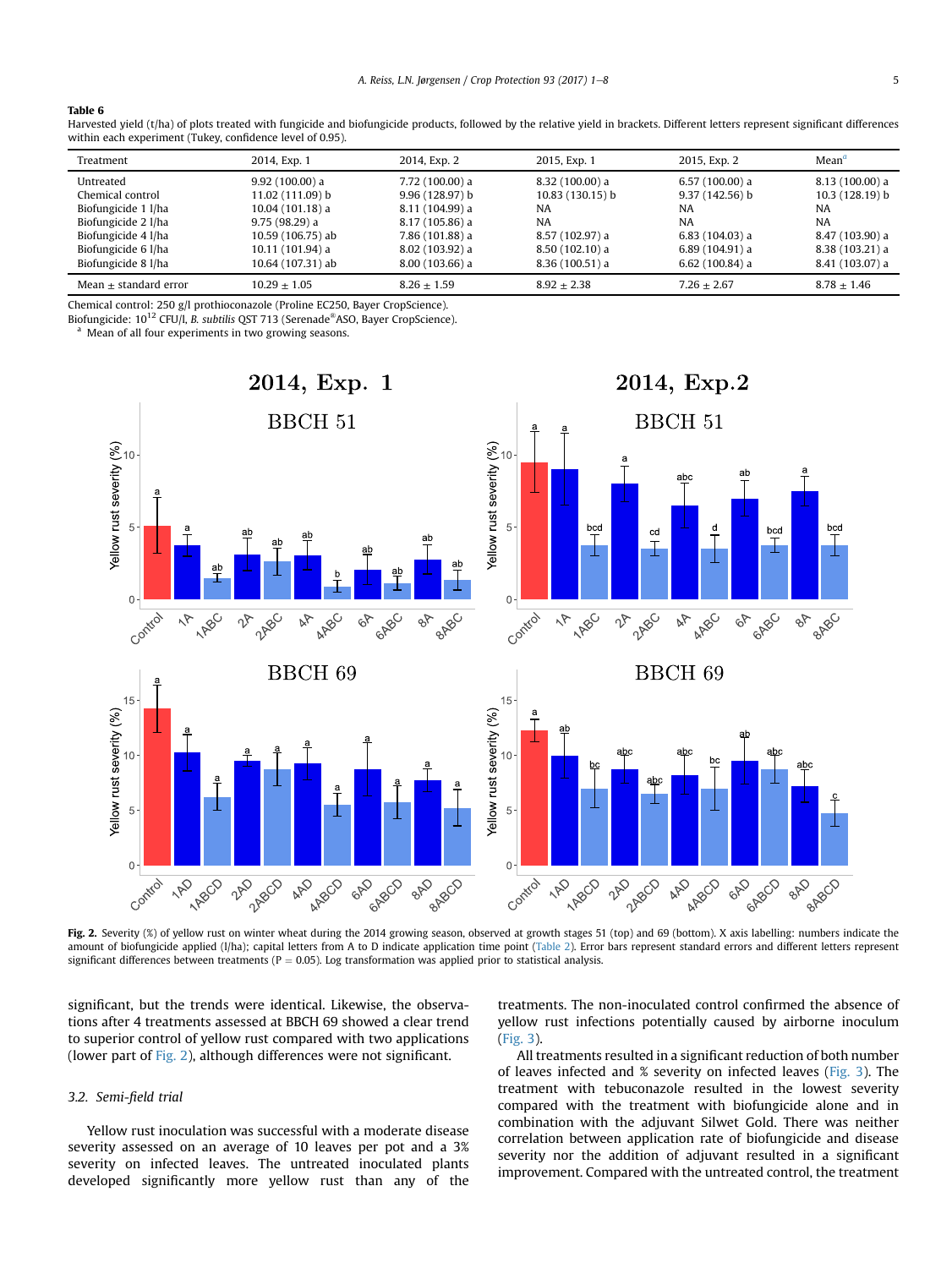<span id="page-5-0"></span>

Fig. 3. Disease severity of yellow rust on spring wheat as a) % coverage of infected leaves and b) number of leaves infected per pot. Top figures reflect treatments 1-6 and bottom figure shows control from different application time points(-2 to + 8 days after inoculation), see [Table 3;](#page-2-0) c, control; ci, inoculated control. In each box, the central mark represents the median, the edges of the box are the 25 th and 75 th percentiles and the whiskers mark the minimum or maximum of the data. Outliers are represented by individual dots.

with adjuvant alone also significantly reduced the severity of yellow rust The investigation of the optimum application time for biofungicide resulted in a clear and significant reduction in numbers of infected leaves when treatments were applied at the day of inoculation and one day after inoculation. Assessments of disease severity showed the same trend although not all the observed differences were significant (Fig. 3).

# 4. Discussion

Bacillus subtilis is one of the most studied biological control agents (BCA). The pronounced increase in the interest in biological control has led to a search for potential candidates for BCA to replace or supplement synthetic pesticides, with the overall aim of moving towards more sustainable agriculture ([Wei et al., 2016\)](#page-7-0). This study investigated the efficacy of the biofungicide Serenade®ASO formulation for control of yellow rust in wheat. Preventive and curative treatments with Bacillus subtilis QST713 under semi-field condition revealed that timing is very important for optimal control. The day of inoculation or one day after inoculation provided the best control. Applying 2 days before gave slightly lower control, although the effect was not significantly different from applying the day or the day after inoculation. Delaying treatments to 2, 4 and 6 days after inoculation reduced the level of control significantly. This implies that B. subtilis as a biofungicide is mainly acting preventively and is only curative at the very early stages of disease development. These findings are in line with the outcome of a study by [Li et al. \(2013\)](#page-7-0) where applications 0 and 24 h before inoculation significantly reduced disease severity by approximately 50%. The importance of timing using B. subtilis products has also been highlighted by [Rytter et al. \(1989\),](#page-7-0) who showed that B. subtilis had to be applied before or at the time of inoculation to achieve significant disease reductions. Furthermore, specific studies have shown that disease progress after penetration of the crop was not influenced by B. subtilis cells or their produced substances [\(Li et al., 2013; Rytter et al., 1989](#page-7-0)). Our findings therefore confirmed that timing is essential for obtaining significant control.

In the field trials presented in this study B. subtilis QST713 provided varying reductions of the yellow rust disease. At the best, 60% control was obtained under low to moderate levels of severity as seen in 2014. At more severe epidemics, as seen in the season 2015, the effects were more variable and generally below 30% control. No information from other studies using B. subtilis QST713 for control of yellow rust is available for comparison. Nevertheless, our results are in agreement with the findings from another study using B. subtilis strain E1R-j for control of yellow rust. This study recorded 51% and 43% control in two years of field experiments [\(Li](#page-7-0) [et al., 2013](#page-7-0)). Other studies with the B. subtilis QST713 formulation have tested the efficacy on powdery mildew (Podosphaera xanthii) on cucumber and bacterial spot of tomato (Xanthomonas spp.). These trials also showed varying control levels of a size similar to the levels of control in our experiments. Powdery mildew on cucumber was not significantly inhibited in a greenhouse experiment, while bacterial spot of tomato was significantly reduced by  $21-43%$ in two out of three field experiments ([Abbasi and Weselowski,](#page-6-0) [2015; Cerkauskas and Ferguson, 2014\)](#page-6-0).

In the present study, no significant dose-response relationship was observed. This might be attributed to the capacity of B. subtilis strains to cause an induced resistance plant mediated reaction ([Choudhary and Johri, 2009; Fischer et al., 2013\)](#page-6-0). If this is the mode of action of biofungicide, this response would most likely be triggered by a certain amount of B. subtilis present and would not necessarily be enhanced by higher concentrations. This view is, however, in contrast to other studies, which have shown that B. subtilis also acts by preventing spore germination, germ tube elongation and germ tube penetration ([Liu et al., 2010; Rytter et al.,](#page-7-0) [1989; Romero et al., 2007\)](#page-7-0). Specifically, [Li et al. \(2013\)](#page-7-0) have shown that strains of B. subtilis can cause uredospore and germtube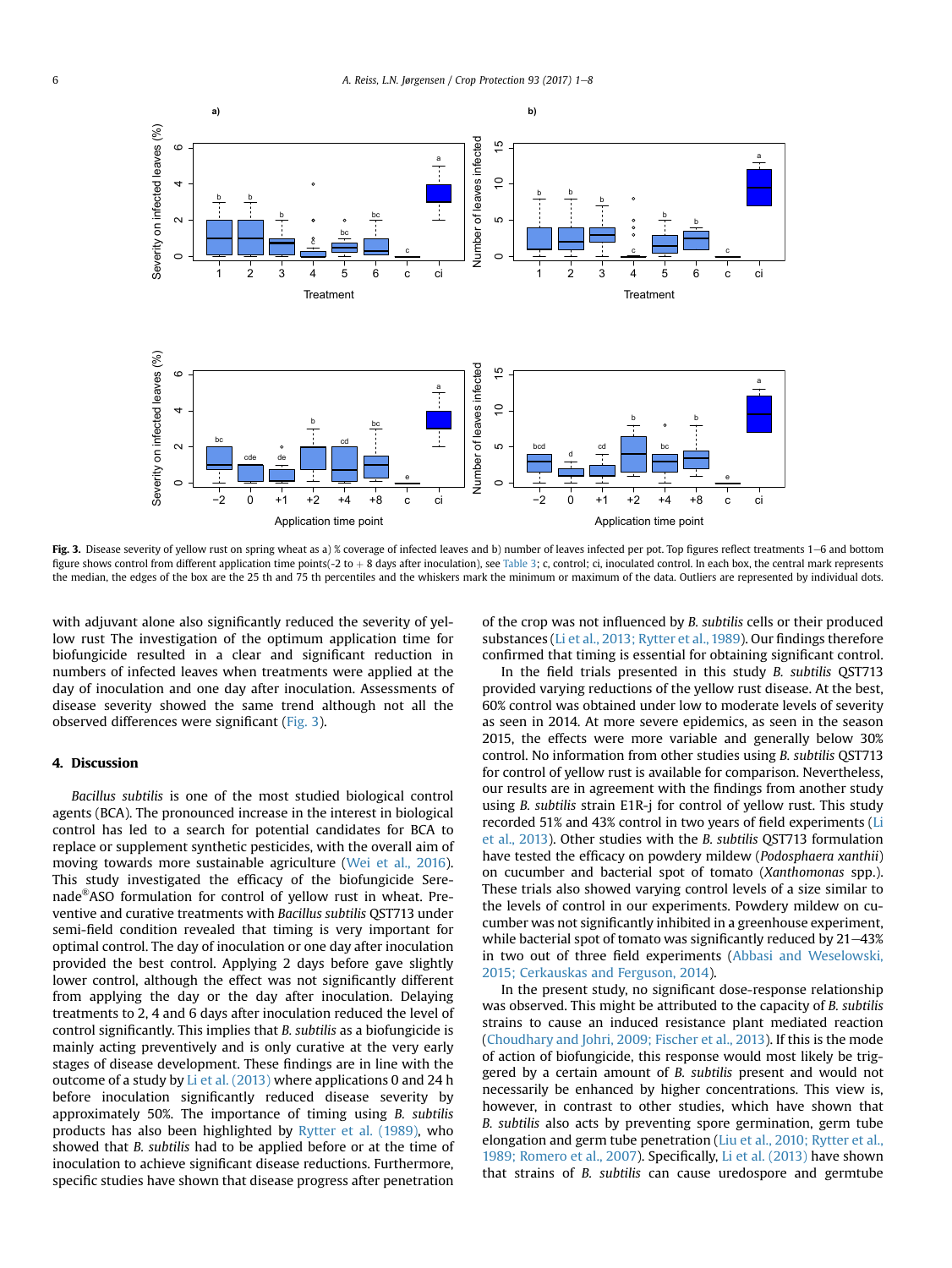<span id="page-6-0"></span>rupture leading to dysfunction of fungal structures.

A pronounced variation in yellow rust control was seen in the field experiments between replicates and across growing seasons, which is in line with other studies where the use of B. subtilis against different pathogens usually led to higher variability compared with synthetic fungicides ([Wei et al., 2016](#page-7-0)). It is likely that factors such as relative humidity, temperature and direct sunshine are abiotic factors influencing B. subtilis survival on the leaf surface. [Li et al. \(2013\)](#page-7-0) suggested that B. subtilis products might be acting more effectively if conditions for colonisation on the wheat leaves could be improved. This would prolong bacterial lifetime and also give more time for secreting antibiotic substances.

In addition to this, insufficient rainfastness of the Serenade®ASO formulation, tested in this study, might contribute to variable yellow rust control. Crane and Bergstrom (2014) investigated the spacial distribution of Bacillus amyloliquefaciens, used as a BCA, on the surface of wheat leaves. They identified rainfastness as a limiting factor for the control of Fusarium graminearum under field conditions. A recent study in strawberries investigated the phyllosphere on leaves from plants treated with B. subtilis QST713 using next generation sequencing. The study showed that open air crops have lower population persistence than indoor crops [\(Wei et al.,](#page-7-0) [2016\)](#page-7-0). A loss of 50% biofungicide was seen 8 days after application in outdoor crops. Within the same time interval a much lower loss was recorded on greenhouse crops. It is believed that the fast reduction in the B. subtilis population on outdoor crops may explain the variable and relatively low efficacy under field conditions. Extensive loss of B. subtilis from the leaf surface, paired with bacterial death, would also explain the absence of a dose-response relationship and suggest that frequent applications of B. subtilis are required to ensure a high efficacy. The present study supports this, as 4 applications generally provided better control, compared to 2 applications of biofungicide. Addition of the adjuvant Silwet Gold to the Serenade®ASO formulation in the semi-field trial did not lead to a significant improvement of yellow rust control, even though this adjuvant used alone reduced yellow rust severity significantly compared with the control. This effect of Silwet Gold is a common phenomenon and was also observed in field experiments in 2015 (unpublished results).

As mentioned, rainfall events are a factor expected to cause differences between indoor and outdoor conditions. Rainfall can wash off bacterial cells but could also promote activity by giving dislodging and dispersing of conidia on the leaf surface, increasing the possibility of the biofungicide to spread to new growth. Indoor production did in contrast to outdoor production not show any spread to new growth [\(Wei et al., 2016](#page-7-0)). In 2015, 4.4 mm of rain was registered following application C (BBCH 33). At the following observation at BBCH 49, yellow rust control was very variable and relatively low compared with the corresponding observation at BBCH 51 in 2014 with only 0.4 mm of rain after application C ([Table 4 and 5](#page-3-0)). Whether the low control levels in 2015 are solely correlated with more severe disease pressure compared with 2014 or can partly be explained by inferior rainfastness can not be verified, but rain might have played a role in the lower control levels achieved in 2015.

On the basis of this study, the use of Bacillus subtilis QST713 for yellow rust control in the field can only be recommended under low disease pressure or in organic fields where no alternatives are available. Although a slight but not significant yield increase was measured from treatments with Bacillus subtilis QST713, it is at present too risky to rely on this product for control of yellow rust under severe disease pressure. In comparison with Bacillus subtilis QST713, traditional chemistry using two applications provided very stable control and yield responses.

It is proposed to investigate mixtures of B. subtilis with other

fungicides or adjuvants in order to aim at improving the stability and rainfastness and to achieve less variable control under field conditions. The tolerance of different B. subtilis strains to a range of pesticides has already been investigated in laboratory tests, but the study did not include the most widely used fungicides for rust control in cereals (Furuya et al., 2011). Successful use of B. subtilis is considered to require frequent treatments [\(Wei et al., 2016\)](#page-7-0). As also seen in this study where an improved level of control was observed when increasing the number of treatments from 2 to 4 during crop elongation and heading. Whether this strategy will be adopted by the farming community is doubtful, as it will increase the time and costs spent on disease control. Even so, treatments with biofungicide can potentially become part of an integrated pest management strategy by replacing some of the synthetic fungicide treatments and assist in delaying resistance evolution to synthetic fungicides and thereby contribute to a more sustainable disease control.

#### Acknowledgements

The authors gratefully acknowledge the assistance of A. Almskou-Dahlgaard, H. S. Kristjansen and S. Kirkegaard in the practical part of the studies. This research was funded by Bayer CropScience.

#### Appendix A. Supplementary data

Supplementary data related to this article can be found at [http://](http://dx.doi.org/10.1016/j.cropro.2016.11.009) [dx.doi.org/10.1016/j.cropro.2016.11.009.](http://dx.doi.org/10.1016/j.cropro.2016.11.009)

#### References

- [Abbasi, P.A., Weselowski, B., 2015. Ef](http://refhub.elsevier.com/S0261-2194(16)30322-2/sref1)ficacy of Bacillus subtilis QST 713 formulations, [copper hydroxide, and their tank mixes on bacterial spot of tomato. Crop Prot.](http://refhub.elsevier.com/S0261-2194(16)30322-2/sref1)  $74.70 - 76$  $74.70 - 76$
- [Beddow, J.M., Pardey, P.G., Chai, Y., Hurley, T.M., Kriticos, D.J., Braun, H.J., Park, R.F.,](http://refhub.elsevier.com/S0261-2194(16)30322-2/sref2) [Cuddy, W.S., Yonow, T., 2015. Research investment implications of shifts in the](http://refhub.elsevier.com/S0261-2194(16)30322-2/sref2) [global geography of wheat stripe rust. Nat. Plants 1, 15132](http://refhub.elsevier.com/S0261-2194(16)30322-2/sref2).
- [Cerkauskas, R.F., Ferguson, G., 2014. Management of powdery mildew \(](http://refhub.elsevier.com/S0261-2194(16)30322-2/sref3)Podosphaera  $x$ anthii) on greenhouse cucumber in Ontario. Can. I. Plant Pathology 36, 22–[37.](http://refhub.elsevier.com/S0261-2194(16)30322-2/sref3)
- [Choudhary, D.K., Johri, B.N., 2009. Interactions of](http://refhub.elsevier.com/S0261-2194(16)30322-2/sref4) Bacillus spp. and plants-[with](http://refhub.elsevier.com/S0261-2194(16)30322-2/sref4) [special reference to induced systemic resistance \(ISR\). Microbiol. Res. 164,](http://refhub.elsevier.com/S0261-2194(16)30322-2/sref4) [493](http://refhub.elsevier.com/S0261-2194(16)30322-2/sref4)-[513](http://refhub.elsevier.com/S0261-2194(16)30322-2/sref4).
- [Crane, J.M., Bergstrom, G.C., 2014. Spatial distribution and antifungal interactions of](http://refhub.elsevier.com/S0261-2194(16)30322-2/sref5) a Bacillus biological control agent on wheat surfaces. Biol. Control  $78$ ,  $23-32$ .
- [EPPO/OEPP, 2012. Foliar and ear diseases on cereals; european and mediterranean](http://refhub.elsevier.com/S0261-2194(16)30322-2/sref6) [plant protection organization. Bull. OEPP/EPPO 42, 419](http://refhub.elsevier.com/S0261-2194(16)30322-2/sref6)-[425.](http://refhub.elsevier.com/S0261-2194(16)30322-2/sref6)
- [Fischer, S., Principe, A., Alvarez, F., 2013. Fighting plant diseases through the](http://refhub.elsevier.com/S0261-2194(16)30322-2/sref7) application of Bacillus and Pseudomonas [strains. Soil Biol. 165](http://refhub.elsevier.com/S0261-2194(16)30322-2/sref7)–[193 \(symbiotic](http://refhub.elsevier.com/S0261-2194(16)30322-2/sref7) [edition\)](http://refhub.elsevier.com/S0261-2194(16)30322-2/sref7).
- [Frac, M., Jezierska-Tys, S., 2010. Microbial diversity of soil environment. Postepy](http://refhub.elsevier.com/S0261-2194(16)30322-2/sref8) Mikrobiol.  $49.47-58.$  $49.47-58.$
- [Furuya, S., Mochizuki, M., Aoki, Y., Kobayashi, H., Takayanagi, T., Shimizu, M.,](http://refhub.elsevier.com/S0261-2194(16)30322-2/sref9) [Suzuki, S., 2011. Isolation and characterization of](http://refhub.elsevier.com/S0261-2194(16)30322-2/sref9) Bacillus subtilis KS1 for the [biocontrol of grapevine fungal diseases. Biocontrol Sci. Technol. 21, 705](http://refhub.elsevier.com/S0261-2194(16)30322-2/sref9)–[720](http://refhub.elsevier.com/S0261-2194(16)30322-2/sref9).
- [Hovmøller, M.S., Walter, S., Bayles, R., Hubbard, A., Flath, K., 2015. Replacement of](http://refhub.elsevier.com/S0261-2194(16)30322-2/sref10) [the European wheat yellow rust population by new races from the centre of](http://refhub.elsevier.com/S0261-2194(16)30322-2/sref10) diversity in the near-Himalayan region. Plant Pathol.  $65, 402-411$ .
- [Jørgensen, L., Nielsen, B., 1994. Control of yellow rust \(](http://refhub.elsevier.com/S0261-2194(16)30322-2/sref11)Puccinia Striiformis) on winter [wheat by ergosterol inhibitors at full and reduced dosages. Crop Prot. 13,](http://refhub.elsevier.com/S0261-2194(16)30322-2/sref11) [323](http://refhub.elsevier.com/S0261-2194(16)30322-2/sref11)-[330](http://refhub.elsevier.com/S0261-2194(16)30322-2/sref11).
- Jørgensen, L.N., Hovmøller, M.S., Hansen, J.G., Lassen, P., Clark, B., Bayles, R., Rodemann, B., Flath, K., Jahn, M., Goral, T., Jerzy Czembor, J., Cheyron, P., Maumene, C., De Pope, C., Ban, R., Nielsen, G.C., Berg, G., 2014. IPM strategies and their dilemmas including an introduction to. J. Integr. Agric. 13, 265-281,. [www.eurowheat.org.](http://www.eurowheat.org)
- [Kilian, M., Steiner, U., Krebs, B., Junge, H., Schmiedeknecht, G., Hain, R., 2000.](http://refhub.elsevier.com/S0261-2194(16)30322-2/sref13) [FZB24](http://refhub.elsevier.com/S0261-2194(16)30322-2/sref13)® Bacillus subtilis [- mode of action of a microbial agent enhancing plant](http://refhub.elsevier.com/S0261-2194(16)30322-2/sref13) vitality. Pfl[anzenschutz-Nachrichten Bayer. 53, 72](http://refhub.elsevier.com/S0261-2194(16)30322-2/sref13)-[93.](http://refhub.elsevier.com/S0261-2194(16)30322-2/sref13)
- [Lancashire, P.D., Bleiholder, H., Van den Boom, T., Langelueddeke, P., Stauss, R.,](http://refhub.elsevier.com/S0261-2194(16)30322-2/sref14) [Weber, E., Witzenberger, A., 1991. A uniform decimal code for growth stages of](http://refhub.elsevier.com/S0261-2194(16)30322-2/sref14) [crops and weeds. Ann. Appl. Biol. 119, 561](http://refhub.elsevier.com/S0261-2194(16)30322-2/sref14)-[601.](http://refhub.elsevier.com/S0261-2194(16)30322-2/sref14)
- [Leifert, C., Li, H., Chidbrulee, S., Hampson, S., Workman, S., Sigee, D., Epton, H.A.S.,](http://refhub.elsevier.com/S0261-2194(16)30322-2/sref15) [Harbour, A., 1995. Antibiotic production and biocontrol activity by](http://refhub.elsevier.com/S0261-2194(16)30322-2/sref15) Bacillus-Subtilis CL27 and Bacillus-Pumilus[. J. Appl. Bacteriol. 78, 97](http://refhub.elsevier.com/S0261-2194(16)30322-2/sref15)-[108](http://refhub.elsevier.com/S0261-2194(16)30322-2/sref15).